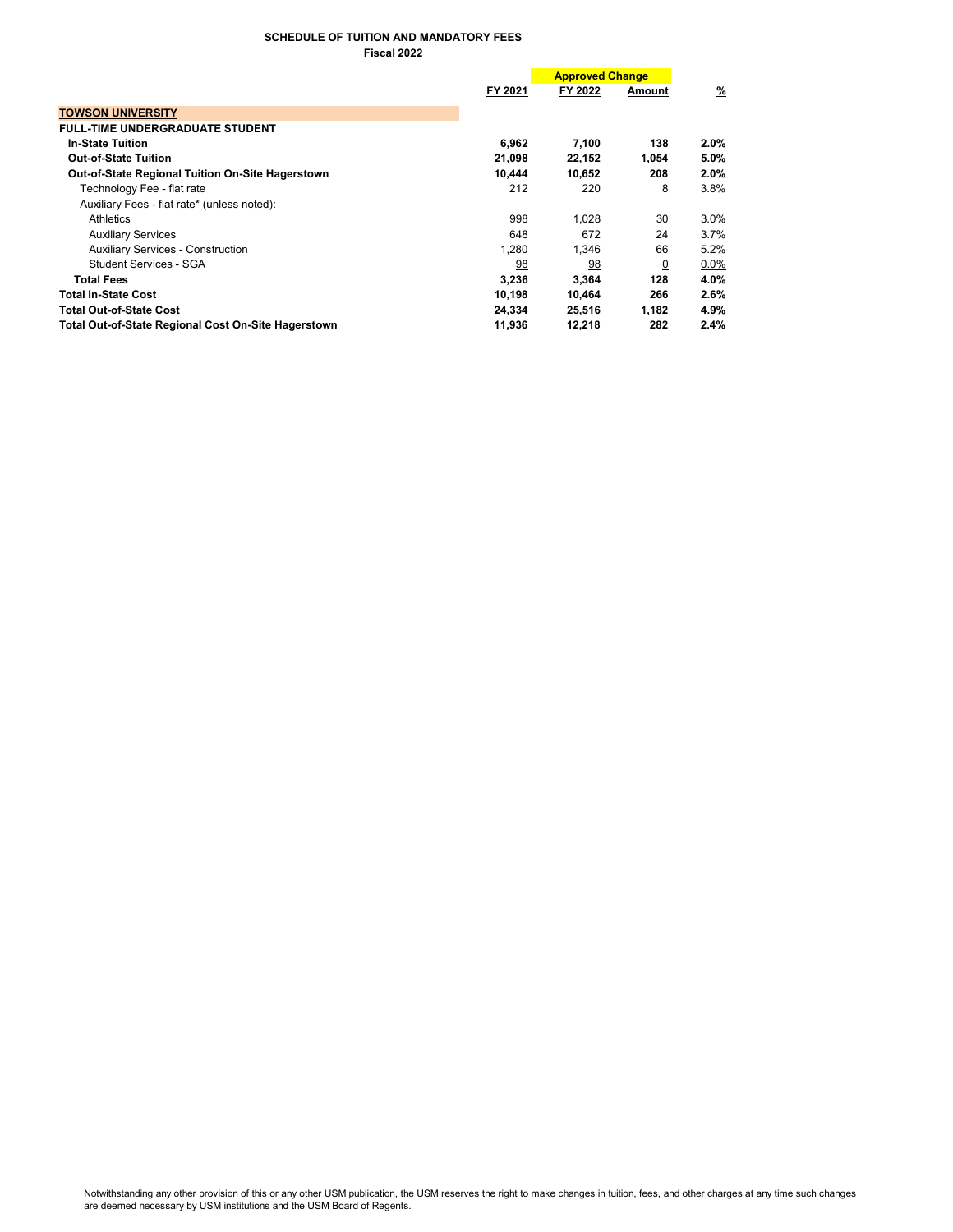## SCHEDULE OF TUITION AND MANDATORY FEES Fiscal 2022

|                                                         |                | <b>Approved Change</b> |                |          |
|---------------------------------------------------------|----------------|------------------------|----------------|----------|
|                                                         | FY 2021        | FY 2022                | Amount         | <u>%</u> |
| PART-TIME UNDERGRADUATE PER CREDIT HOUR                 |                |                        |                |          |
| <b>In-State Tuition</b>                                 | 299            | 304                    | 5              | $1.7\%$  |
| <b>Out-of-State Tuition</b>                             | 888            | 932                    | 44             | $5.0\%$  |
| <b>Out-of-State Regional Tuition On-Site Hagerstown</b> | 452            | 461                    | 9              | $2.0\%$  |
| Technology Fee - per credit hour                        | 9              | 10                     | 1              | 11.1%    |
| Auxiliary Fees - per credit hour* (unless noted):       |                |                        |                |          |
| Athletics                                               | 45             | 47                     | $\overline{2}$ | $4.4\%$  |
| <b>Auxiliary Services</b>                               | 30             | 31                     |                | 3.3%     |
| <b>Auxiliary Services - Construction</b>                | 58             | 61                     | 3              | $5.2\%$  |
| Student Services - SGA                                  | $\overline{5}$ | $\overline{5}$         | <u>0</u>       | $0.0\%$  |
| <b>Total Fees:</b>                                      | 147            | 154                    | 7              | 4.8%     |

SPECIAL TUITION RATES FOR UNDERGRADUATES:

JUNIORS & SENIORS MAJORING IN BUSINESS, NURSING, & COMPUTER SCIENCE

These students pay the annual standard tuition and mandatory fees above PLUS the annual differential pricing rate. In-State and Out-of-State undergraduate students pay the same differential pricing rate.

| Full-time Undergraduate Jr./Sr. rate                                                                 | 1,000  | 1,500          | 500            | 50.0%   |
|------------------------------------------------------------------------------------------------------|--------|----------------|----------------|---------|
| Part-time Undergraduate Jr./Sr. rate (per credit hour)                                               | 42     | 63             | 21             | 50.0%   |
| FULL-TIME UNDERGRADUATE STUDENT - JUNIORS & SENIORS MAJORING IN BUSINESS, NURSING & COMPUTER SCIENCE |        |                |                |         |
| <b>In-State Tuition</b>                                                                              | 6.962  | 7,100          | 138            | 2.0%    |
| <b>Out-of-State Tuition</b>                                                                          | 21,098 | 22,152         | 1,054          | 5.0%    |
| Out-of-State Regional Tuition On-Site Hagerstown                                                     | 10,444 | 10,652         | 208            | 2.0%    |
| Differential Pricing Rate Jr./Sr.                                                                    | 1,000  | 1,500          | 500            | 50.0%   |
| <b>Fees (Per Student)</b>                                                                            | 3,236  | 3,364          | 128            | 4.0%    |
| <b>Total In-State Full-time</b>                                                                      | 11,198 | 11,964         | 766            | 6.8%    |
| <b>Total Out-of-State Full-time</b>                                                                  | 25,334 | 27,016         | 1,682          | 6.6%    |
| Total Out-of-State Regional Tuition On-Site Hagerstown                                               | 14,680 | 15,516         | 1,102          | 5.7%    |
| PART-TIME UNDERGRADUATE - JUNIORS & SENIORS MAJORING IN BUSINESS, NURSING & COMPUTER SCIENCE         |        |                |                |         |
| In-State Tuition (Per Credit Hour)                                                                   | 299    | 304            | 5              | 1.7%    |
| <b>Out-of-State Tuition (Per Credit Hour)</b>                                                        | 888    | 932            | 44             | 5.0%    |
| Out-of-State Regional Tuition On-Site Hagerstown                                                     | 452    | 461            | 9              | 2.0%    |
| Differential Pricing Rate Jr./Sr. (Per Credit Hour)                                                  | 42     | 63             | 21             | 50.0%   |
| <b>Total In-State Part-time</b>                                                                      | 341    | 367            | 26             | 7.6%    |
| <b>Total Out-of-State Part-time</b>                                                                  | 930    | 995            | 65             | 7.0%    |
| <b>Total Out-of-State Regional Tuition On-Site Hagerstown</b>                                        | 494    | 524            | 30             | 6.1%    |
| Part-time mandatory fee (per credit hour)                                                            | 147    | 154            | $\overline{7}$ | 4.8%    |
| <b>PART-TIME GRADUATE PER CREDIT HOUR</b>                                                            |        |                |                |         |
| <b>In-State Tuition</b>                                                                              | 439    | 460            | 21             | 4.8%    |
| <b>Out-of-State Tuition</b>                                                                          | 908    | 952            | 44             | 4.8%    |
| Out-of-State Regional Tuition On-Site Hagerstown                                                     | 658    | 690            | 32             | 4.9%    |
| Technology Fee - per credit hour                                                                     | 9      | 10             | $\mathbf{1}$   | 11.1%   |
| Auxiliary Fees - per credit hour* (unless noted):                                                    |        |                |                |         |
| <b>Athletics</b>                                                                                     | 45     | 47             | $\overline{2}$ | 4.4%    |
| <b>Auxiliary Services</b>                                                                            | 30     | 31             | $\mathbf{1}$   | 3.3%    |
| <b>Auxiliary Services - Construction</b>                                                             | 58     | 61             | 3              | 5.2%    |
| Graduate SGA                                                                                         | 4      | $\overline{4}$ | $\Omega$       | $0.0\%$ |
| <b>Total Fees:</b>                                                                                   | 146    | 153            | 7              | 4.8%    |

\*Auxiliary fees for students attending Towson University North East or TUNE are one-half the main campus rate. Students taking classes at Hagerstown and other locations, (with the exception of TUNE) with a greater than 25 mile radius from the main campus pay only the technology fee and the auxiliary services construction fee.